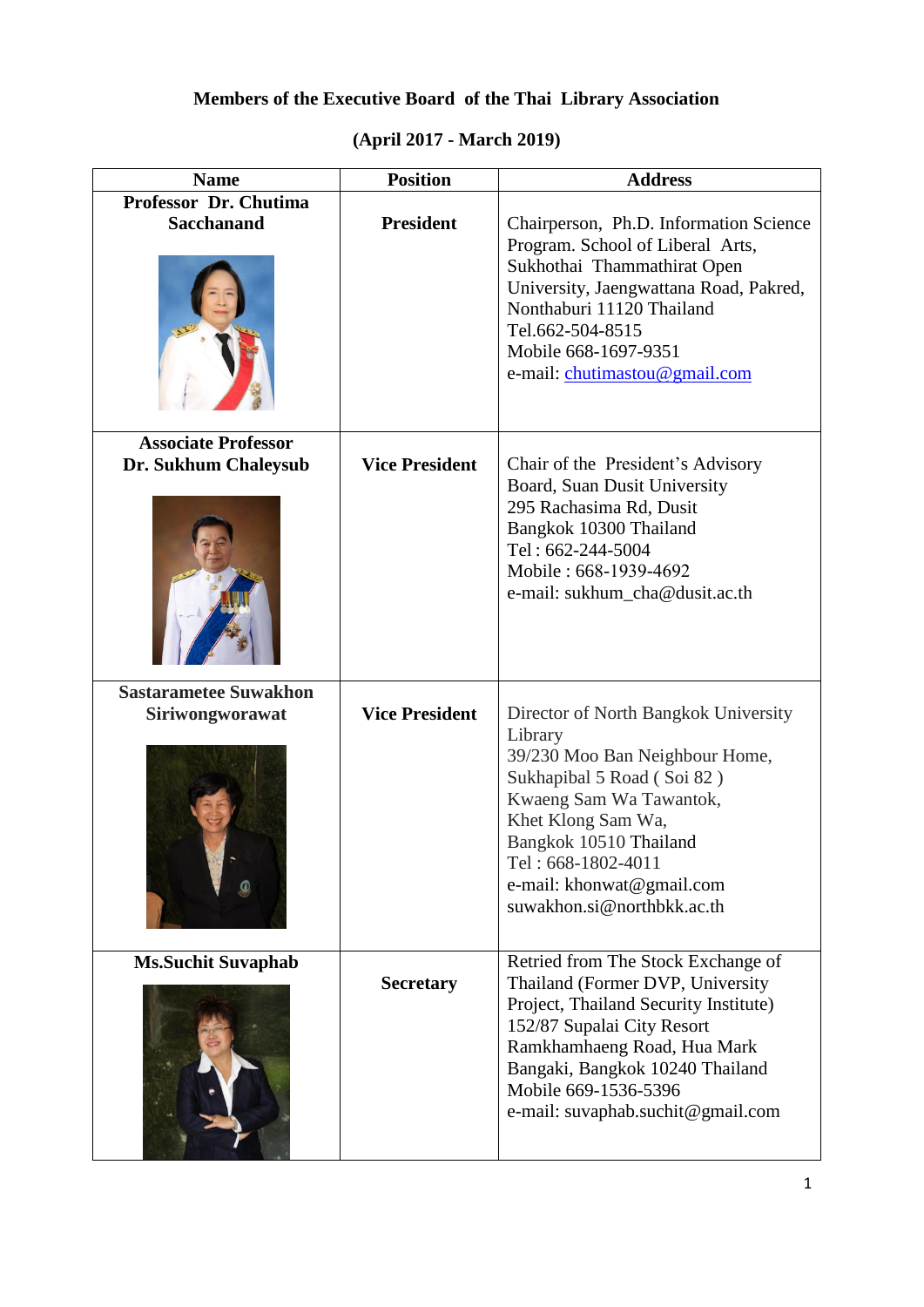| <b>Dr.Chompoonuch Soonthornon</b>                       | <b>Secretary</b>                                    | 23/322 Mooban Sinthaweesuanthon 2,<br>Soi Pracha U-Thit 76, Pracha U-Thit Rd.,<br>Thungkru,<br>Bangkok 10140<br>Mobile<br>e-mail                                                                                                                                                                      |
|---------------------------------------------------------|-----------------------------------------------------|-------------------------------------------------------------------------------------------------------------------------------------------------------------------------------------------------------------------------------------------------------------------------------------------------------|
| <b>Mrs. Dowrat Tanrat</b>                               | <b>Secretary</b>                                    | Librarian<br><b>Rangsit University Library</b><br>52/347 Phaholyothin Rd. Muang,<br>Patumthani 12000<br>Mobile<br>e-mail                                                                                                                                                                              |
| <b>Associate Professor Dr.</b><br><b>Tassana Hanpol</b> | <b>Treasurer</b>                                    | Retired government official.<br>(Former Associate Professor from<br>STOU)<br>Special instructor,<br>School of Liberal Arts, Sukhothai<br>Thammathirat Open University,<br>Jaengwattana Road, Pakred,<br>Nonthaburi 11120 Thailand<br>Tel. 662-504-8515, 668-9744-9197<br>Email: tassanastou@gmail.com |
| <b>Miss Aimorn Tanthien</b>                             | <b>Treasurer</b>                                    | Retired government official.<br>(Former Head of Academic Resources<br>Center, Office of the Attorney General).<br>84/220 Grand Le Jardin Condominium,<br>Floor 1707, Phahonyothin 37 Road,<br>Lat Yao, Chatuchak, Bangkok 10900<br>Thailand Mobile 081-686-2958<br>E-mail: taimorn@icloud.com         |
| <b>Associate Professor</b><br>Dr. Kulthida Tuamsuk      | <b>Chairperson of</b><br>Library<br><b>Standard</b> | Dean. Faculty of Humanities and Social<br>Sciences, Khon Kaen University<br>123 Mitraparp Road, Tambon<br>Naimuang, Amphoe Muang,<br>Khon Kaen 40002 Thailand<br>Tel.664-320-2861<br>Mobile: 668-9861-4696<br>e-mail: kultua@kku.ac.th                                                                |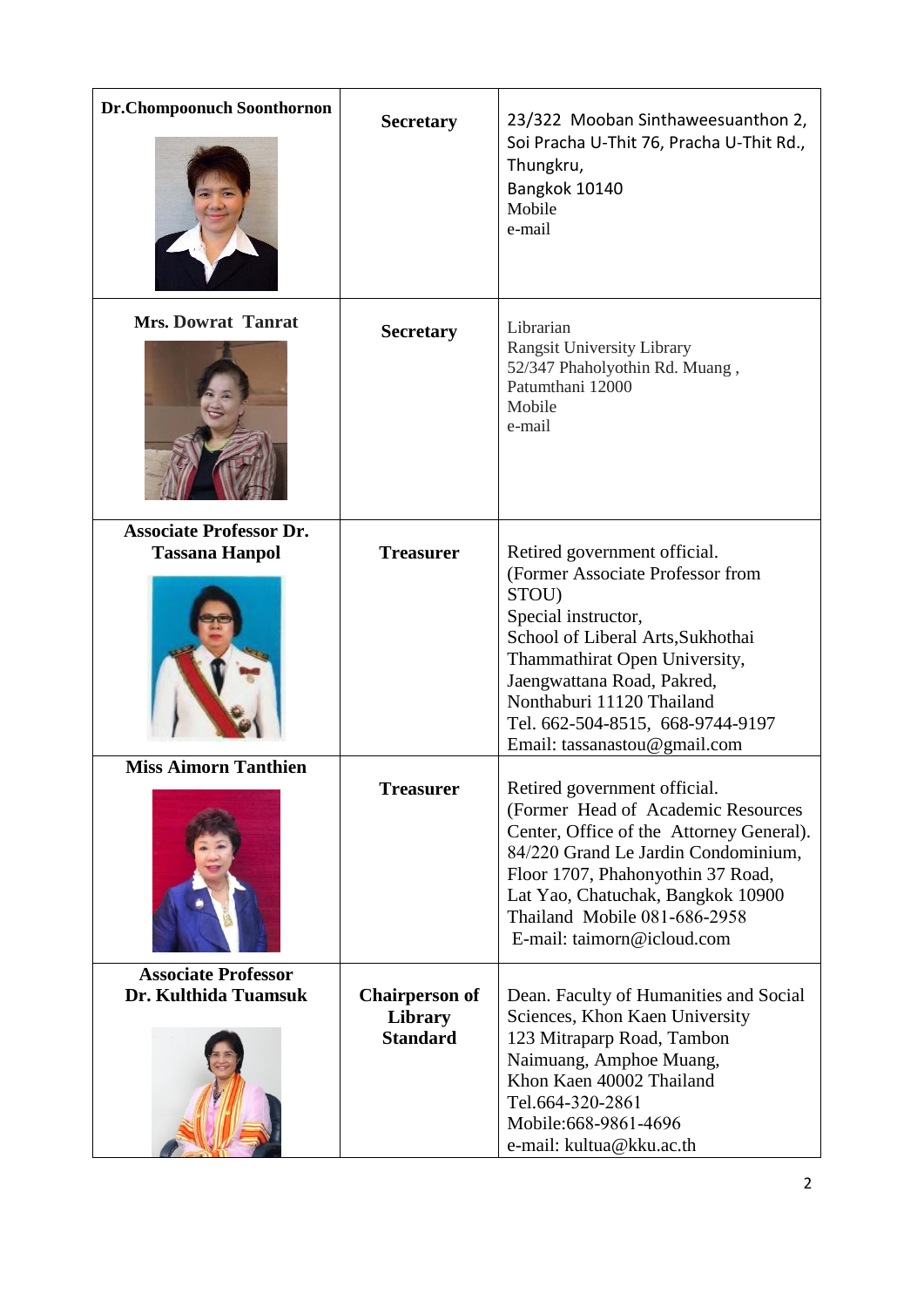| <b>Ms.Rungtip Hovanotayan</b> | <b>Chairperson of</b><br>Library<br><b>Standard</b>                              | Retired government official.<br>(Former Head of Nongyao Chaiseri<br>Library, Health Science Library,<br>Thammasat University)<br>27 Soi Senanikhom 1 Soi 42 Yak 12<br>Senanikhom 1 Road, Ladprao<br>Bangkok 10230. Thailand<br>Tel. 668-6528-4042<br>e-mail: rungtipho@gmail.com |
|-------------------------------|----------------------------------------------------------------------------------|----------------------------------------------------------------------------------------------------------------------------------------------------------------------------------------------------------------------------------------------------------------------------------|
| Preeyaporn Rerkpinai          | <b>Chairperson of</b><br><b>Professional</b><br>Development &<br><b>Training</b> | Chief of Library<br><b>Faculty of Medicine Library</b><br>Chulalongkorn University<br>1873 Chulalongkorn Hospital, Rama 4<br>Road, Patumwan,<br>Bangkok 10330 Thailand<br>Tel. 668-4115-4998<br>e-mail: preeyaporn.r@chula.ac.th                                                 |
| Mrs. Naparlai Tongpan         | <b>Chairperson of</b><br><b>Professional</b><br>Development &<br><b>Training</b> | Librarian Senior Professional<br><b>Kasetsart University Library</b><br>50 Ngamwongwarn Road,<br>Chatujak, Bangkok 10903 Thailand<br>Tel. 668-3268-6677<br>e-mail: libnlt@ku.ac.th                                                                                               |
| <b>Ms.Pintima Lertsomboon</b> | <b>Chairperson of</b><br><b>Professional</b><br>Development &<br><b>Training</b> | ข้าราชการบำนาญ มหาวิทยาลัยธรรมศาสตร์<br>5/48 ประชานิเวศน์ 2 ระยะ3 ตำบลบางตลาด<br>เขตปากเกร็ด จ. นนทบุรี 11120<br>โทรศัพท์ 081-777-5916<br>e-mail: pintimal193@gmail.com                                                                                                          |
| Mrs.Kamonchanok Kotchasap     | <b>Chairperson of</b><br><b>Professional</b><br>Development &<br><b>Training</b> | Senior Professional Level Teachers<br>(K3 Teachers)<br>Nawamin Thrachinuthittriam Udomsuksa<br>Nomklao School<br>248/89 Soi Ramkhamhaeng 112<br>Ramkhamhaeng Rd. Saphan Sung,<br>Saphan Sung, Bangkok, 10240<br>Tel. 02-3720228 ext 215<br>e-mail: kamonchanok 554@gmail.com     |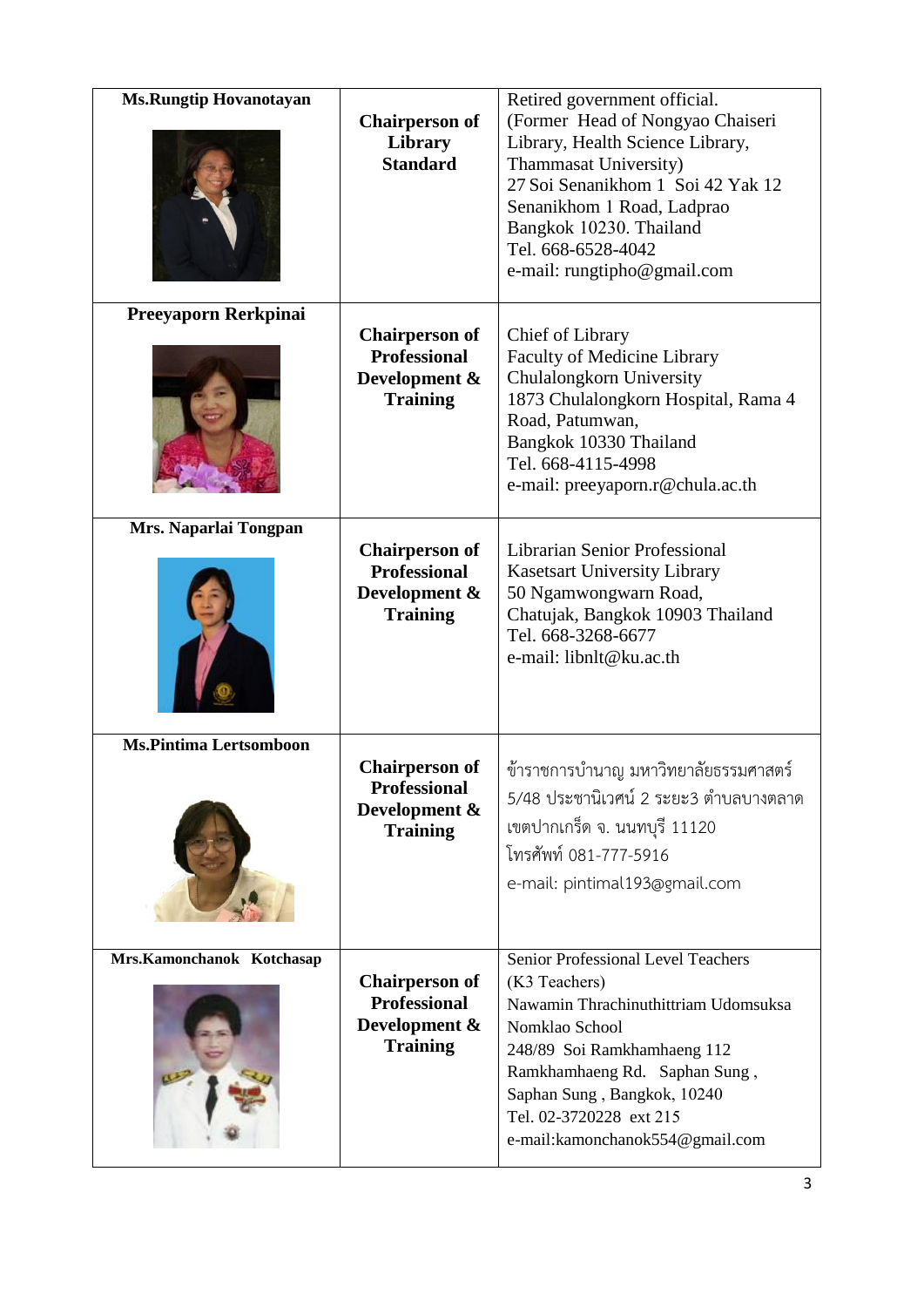| <b>Associate Professor</b><br><b>Dr.Namtip Wipawin</b> | <b>Chairperson of</b><br><b>T.L.A Bulletin</b>                       | Member and Secretary of the<br>Chairperson, Ph.D. information Science<br>Program.<br>School of Liberal Arts, Sukhothai<br>Thammathirat Open University,<br>Jaengwattana Road, Pakred,<br>Nonthaburi 11120 Thailand<br>Tel. 662-504-8512, 668-9799-9303<br>e-mail: namtipstou@gmail.com                     |
|--------------------------------------------------------|----------------------------------------------------------------------|------------------------------------------------------------------------------------------------------------------------------------------------------------------------------------------------------------------------------------------------------------------------------------------------------------|
| Mrs.Jirayu Dasri                                       | <b>Chairperson of</b><br><b>T.L.A Bulletin</b>                       | ข้าราชการบำนาญ มหาวิทยาลัยศิลปากร<br>อดีตผู้อำนวยการ ม.นานาชาติสแตมฟอร์ด<br>74/27 ซอยมัณฑนา 20 ถนนฉิมพลี<br>แขวงฉิมพลี เขตตลิ่งชัน กทม. 10170<br>โทรศัพท์ 087 014 4728<br>e-Mail: chira43@hotmail.com                                                                                                      |
| <b>Ms.Supaporn Somjit</b>                              | <b>Chairperson of</b><br><b>T.L.A Bulletin</b>                       | ผู้เชี่ยวชาญด้านการจัดการความรู้<br>ศูนย์สร้างสรรค์งานออกแบบ<br>1160 อาคารไปรษณีย์กลาง ถนนเจริญกรุง<br>แขวงบางรัก เขตบางรัก กทม. 10501<br>โทรสำนักงาน 02-105-7462,<br>02-105-7400 ต่อ 205 โทรสาร 02-105-<br>7450 มือถือ 092-664-9945<br>e-Mail: supaporn@tcdc.or.th                                        |
| Dr. Ruchareka<br>Wittayawuttikul                       | <b>Chairperson of</b><br>Research &<br><b>Development</b>            | Director<br>Mahidol University Library and<br>Knowledge Center,<br>Phutthamonthon 4 Road, Salaya,<br>Nakhon Pathom 73170 Thailand<br>Tel: 662-441 9741, 668-2974-5550<br>Fax: 662-441-9580<br>e-mail: ruchareka.wit@mahidol.edu                                                                            |
| Dr. Sirigarn Phokheaw                                  | <b>Chairperson of</b><br><b>Research &amp;</b><br><b>Development</b> | <b>Instructor, Information Management</b><br>Program, Faculty of Humanities and<br>Social Sciences, Bansomdejchaopraya<br>Rajabhat University<br>1061 Soi Isaraphab 15, Isaraphab<br>Road, Hirunruji, Thonburi, Bangkok<br>10600 Thailand<br>Tel.662-473-7000, 668-1918-2189<br>e-mail: luknam06@yahoo.com |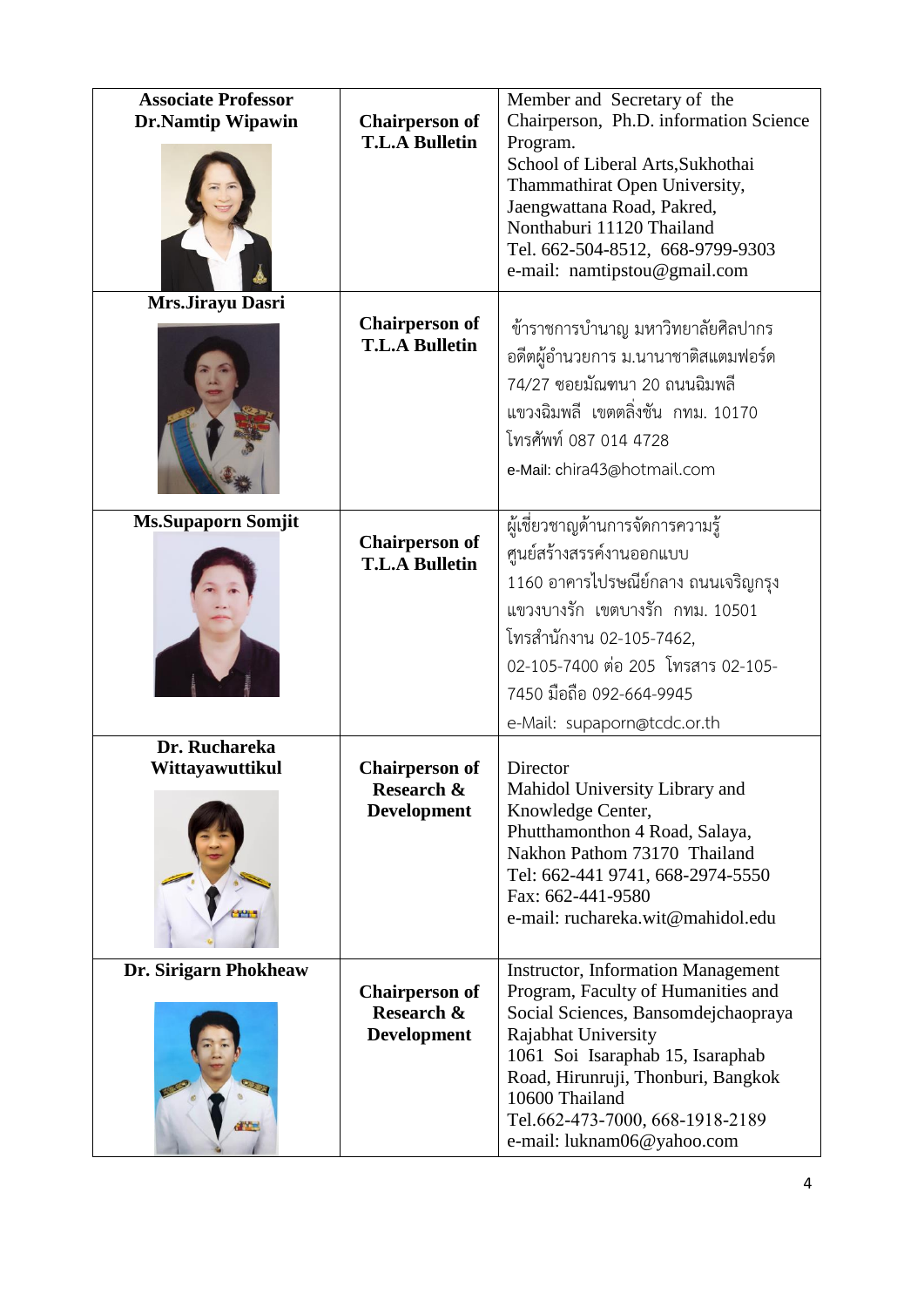| Dr. Prachark Wattananusit     |                          | Retired government official.           |
|-------------------------------|--------------------------|----------------------------------------|
|                               | <b>Chairperson of</b>    | (Former Deputy Director,               |
| Knowledge                     | <b>Foreign Relations</b> | National Library of Thailand).         |
| ment<br>Mar                   |                          | 97/7 Sammakorn B4,                     |
|                               |                          | Ramkhamhaeng 112,                      |
|                               |                          | Saphansoong,                           |
| ານຮູ້                         |                          | Bangkok 10240 Thailand                 |
|                               |                          | Tel. 662-3739654, 668-1912-0883        |
|                               |                          | E-mail: prachwat@hotmail.com           |
|                               |                          |                                        |
| <b>Miss Poolsook</b>          |                          |                                        |
| Priwatrworawute               | <b>Chairperson of</b>    | Retired government official.           |
|                               | <b>Foreign Relations</b> | (Former Librarian Senior Professional, |
|                               |                          | Thammasat University Library).         |
|                               |                          | 9 Soi Rama II Soi 62 Yaek 2-6,         |
|                               |                          | Rama II Road, Samae Dam,               |
|                               |                          | Bang Khun Thian, Bangkok 10150,        |
|                               |                          | Thailand                               |
|                               |                          | Tel. 668-9188-6842                     |
|                               |                          | Email: priwatr@gmail.com               |
| Dr. Narumol Ruenwai           |                          |                                        |
|                               | <b>Chairperson of</b>    | Director                               |
|                               | <b>Public Relations</b>  | Digital and Information Office         |
| ary                           |                          | Thailand Institute of Scientific and   |
|                               |                          | <b>Technological Research</b>          |
| amse                          |                          | 35 Mu 3, Technopolis,                  |
|                               |                          | Tambon Khlong Ha, Amphoe Khlong        |
|                               |                          | Luang, Pathum Thani 12120 Thailand     |
|                               |                          | Tel:662-577-9081,                      |
|                               |                          | Mobile: 668-1921-2841                  |
|                               |                          | Email: narumolrw@gmail.com             |
| Mrs.Angsana Kirdboonsong      |                          |                                        |
|                               | <b>Chairperson of</b>    | Senior Professional Teacher.           |
|                               | <b>Public Relations</b>  | Mahannaparam School.                   |
|                               |                          | 78 Chonnivet Prachahaen Road           |
|                               |                          | Ladyoa<br>Jatujak                      |
|                               |                          | <b>BANGKOK 10900 Thailand</b>          |
|                               |                          | Tel.662-5854-453                       |
|                               |                          | Mobile: 668-1845-9089                  |
|                               |                          | e-mail: angsanaka@live.com             |
| <b>Ms. Kanok-on Sakdadate</b> |                          |                                        |
|                               | <b>Chairperson of</b>    | Director                               |
| prary                         | <b>Fund Raising</b>      | National Library of Thailand           |
| ūη                            |                          | Samsen Road, Dusit,                    |
| <sub>้</sub> จัดการค          |                          | Bangkok 10300 Thailand                 |
|                               |                          | Tel. 662-281-0263                      |
|                               |                          | Mobile 668-1816-8702                   |
|                               |                          | e-mail: kanokon.nlt@gmail.com          |
|                               |                          |                                        |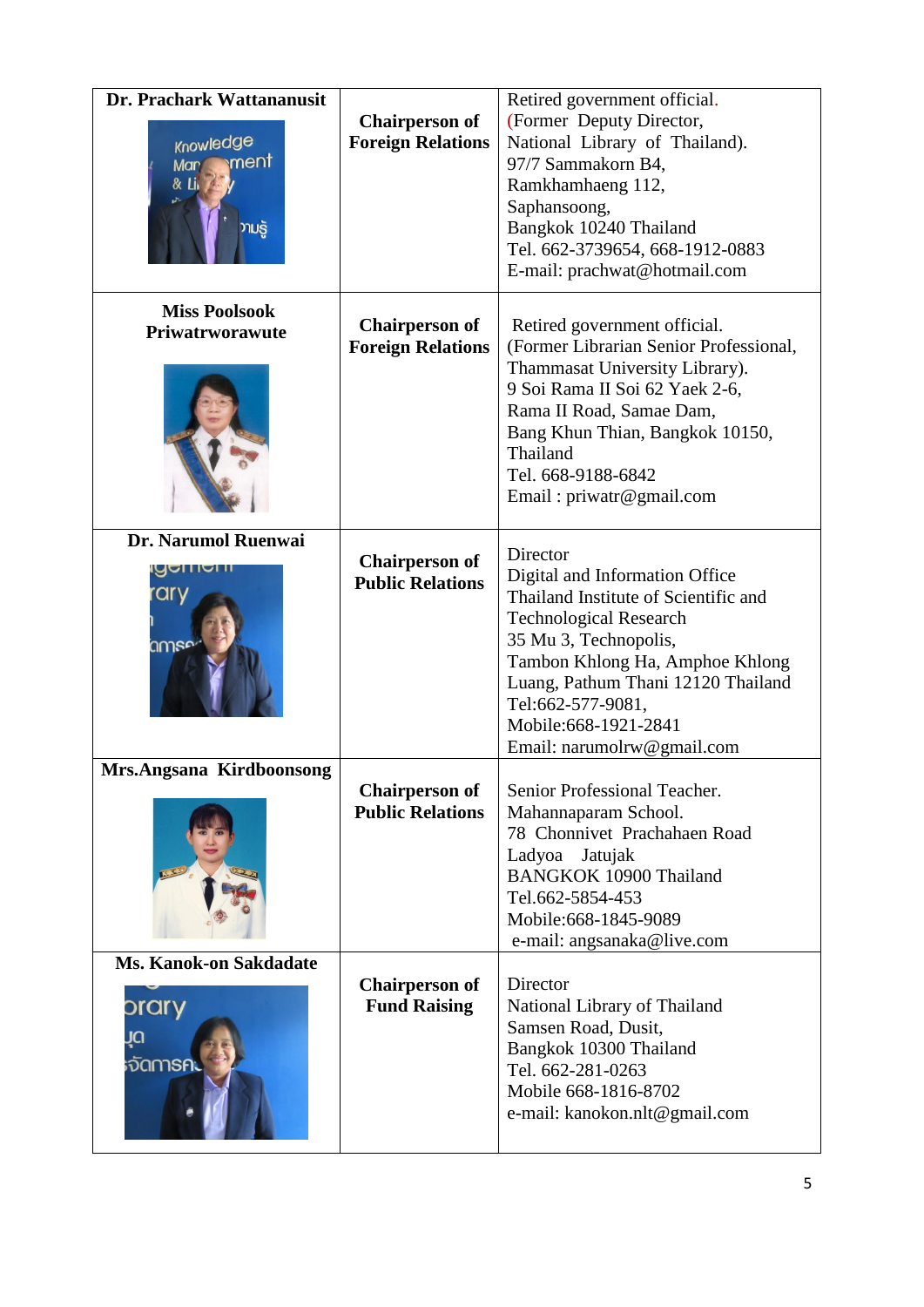| Mrs.Naiyarat Klawisait                  |                                              |                                                                                                                                                                                                                                                                  |
|-----------------------------------------|----------------------------------------------|------------------------------------------------------------------------------------------------------------------------------------------------------------------------------------------------------------------------------------------------------------------|
|                                         | <b>Chairperson of</b><br><b>Fund Raising</b> | Senior Professional Teacher and Head<br>of Library, Chiangrai Vocational<br>College<br>670 Thanalai Amphoe Mueang<br>Chiang Rai<br>Chiang Rai 57000 Thailand<br>Tel: 669-8747-4151<br>e-mail: tugtua@gmail.com                                                   |
| <b>Ms.Krongkarn Thanompol</b>           |                                              |                                                                                                                                                                                                                                                                  |
| anagement<br>Library<br>วสมด<br>ทรจัดคา | <b>Chairperson of</b><br><b>Hospitality</b>  | Retired government official.<br>(Former Senior Professional Teacher,<br>and Head of library, Saipanya School).<br>1302 Jarunsanitwongs 75 Road,<br>Bangplat Bangkok 10700 Thailand<br>Tel. 669-0984-8315<br>Email: krongkarn30@gmail.com                         |
| Mrs. Kingkaew Aumsri                    |                                              | Retired government official.                                                                                                                                                                                                                                     |
|                                         | <b>Chairperson of</b><br><b>Hospitality</b>  | (Former Librarian Senior Professional,<br>Mahidol University Library)<br>117 Soi Patumthip, Bangkok-<br>Nonthaburi 17 Road, Bangsue<br>Subdistric,<br>Bangsue Distric,<br>Bangkok 10800, Thailand<br>Tel: 668-9125-5532<br>E-mail: Kingkaew.aum@hotmail.com      |
| Ms.Kaimuk Laosunthara                   |                                              | Head of Library                                                                                                                                                                                                                                                  |
|                                         | <b>Chairperson of</b><br><b>Hospitality</b>  | Srinakharinwirot University Prasarnmit<br>Demonstration School (Secondary)<br>176 Sukhumvit 23, Sukhumvit Rd.,<br>Klongtoey-nue, Wattana, Bangkok<br>10110, Thailand.<br>Tel (662)260 9986-8 Ext. 146, 147<br>Mobile: 091-7153871<br>E-mail: moony2032@gmail.com |
| <b>Miss Nawarat Panyangam</b>           |                                              |                                                                                                                                                                                                                                                                  |
|                                         | <b>Chairperson of</b><br><b>Membership</b>   | <b>Head of Information Resources Service</b><br>Group<br>National Library of Thailand<br>Samsaen Road, Dusit District,<br>Bangkok 10300 Thailand<br>Tel: 662-281-5212 Ext. 220<br>Mobile: 668-9528-0978<br>e-mail: navaratp@yahoo.com                            |